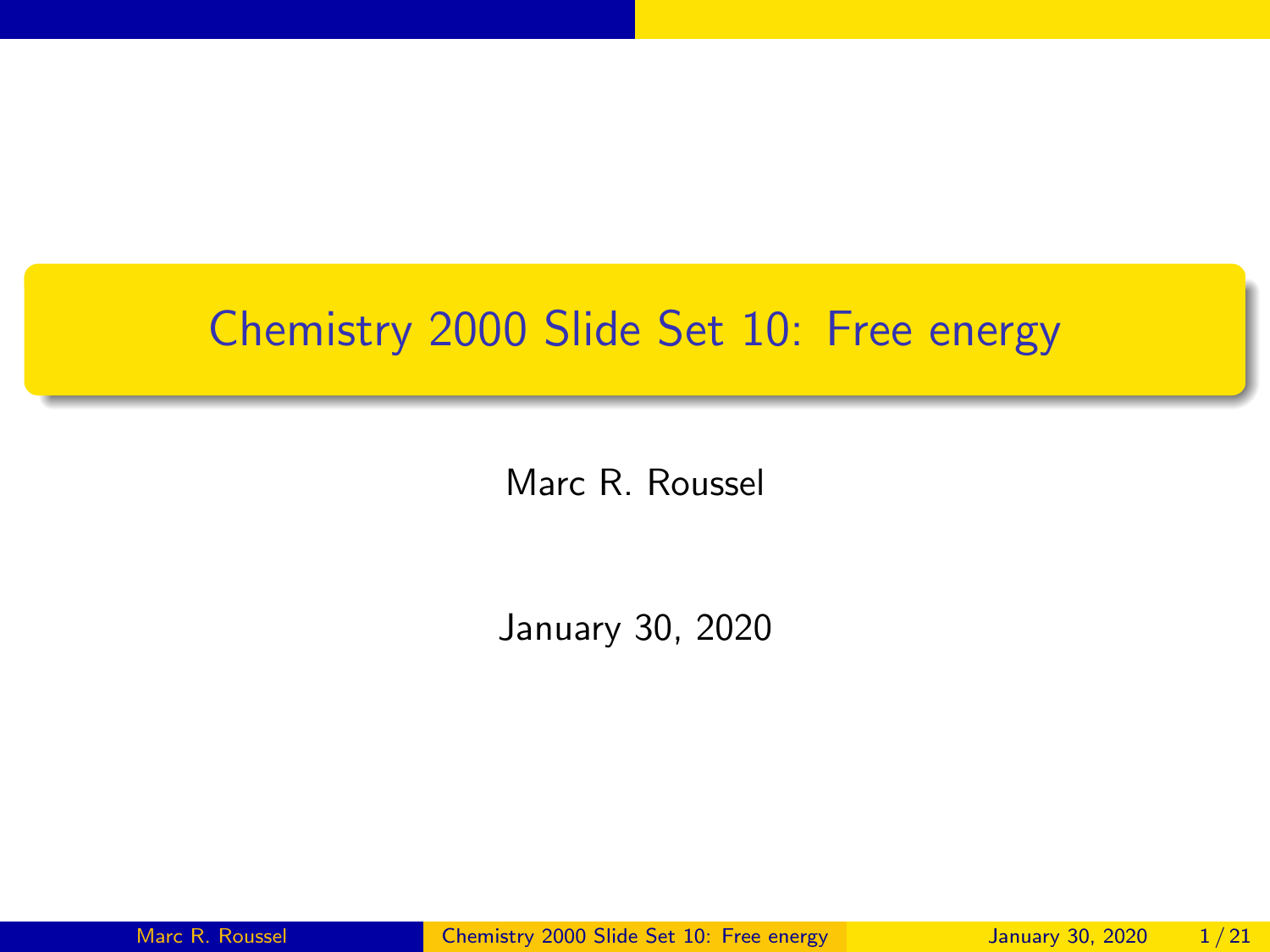## <span id="page-1-0"></span>Gibbs free energy

- Suppose that we have a thermodynamically allowed process at constant  $T$  and  $p$ .
- The entropy change of the universe is positive, so

$$
\Delta S_{\rm system} + \Delta S_{\rm surrounding s} > 0
$$

- The heat transferred to the system is  $\Delta H_{\text{system}}$  (constant p), so the heat transferred to the surroundings is  $-\Delta H_{\text{system}}$ .
- The surroundings are assumed to be sufficiently large that this heat transfer has a negligible effect on them, i.e. is reversible:

$$
\Delta S_{\text{surroundings}} = \frac{q_{\text{rev}}}{T} = \frac{-\Delta H_{\text{system}}}{T}
$$

$$
\therefore \Delta S_{\text{system}} - \frac{\Delta H_{\text{system}}}{T} > 0
$$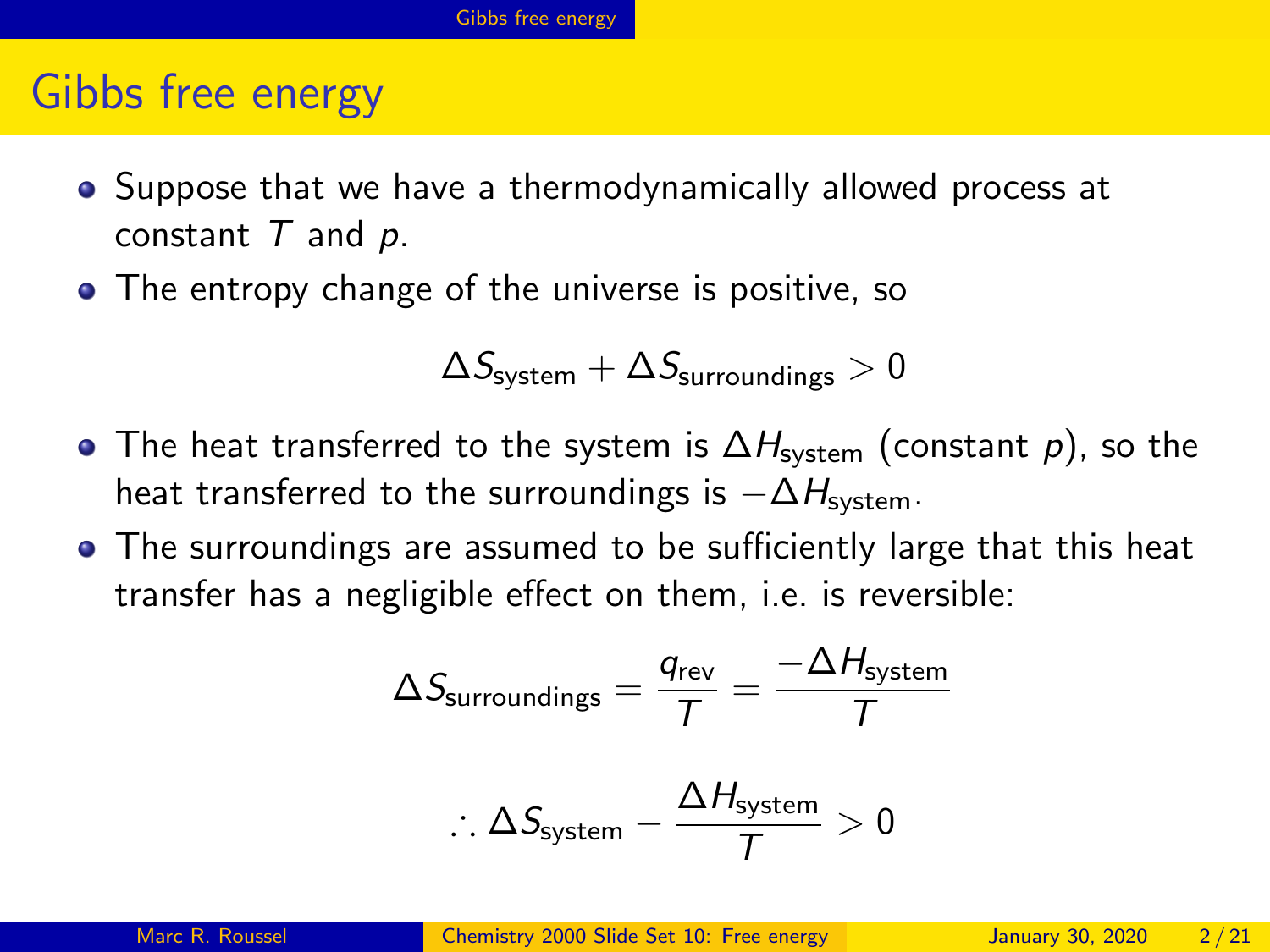All of the quantities in the inequality now refer to the system, so we drop the subscripts:  $\ddot{\phantom{1}}$   $\ddot{\phantom{1}}$ 

$$
\Delta S - \frac{\Delta H}{T} > 0
$$

or

 $T\Delta S - \Delta H > 0$ 

 $\Delta H - T \Delta S < 0$ 

or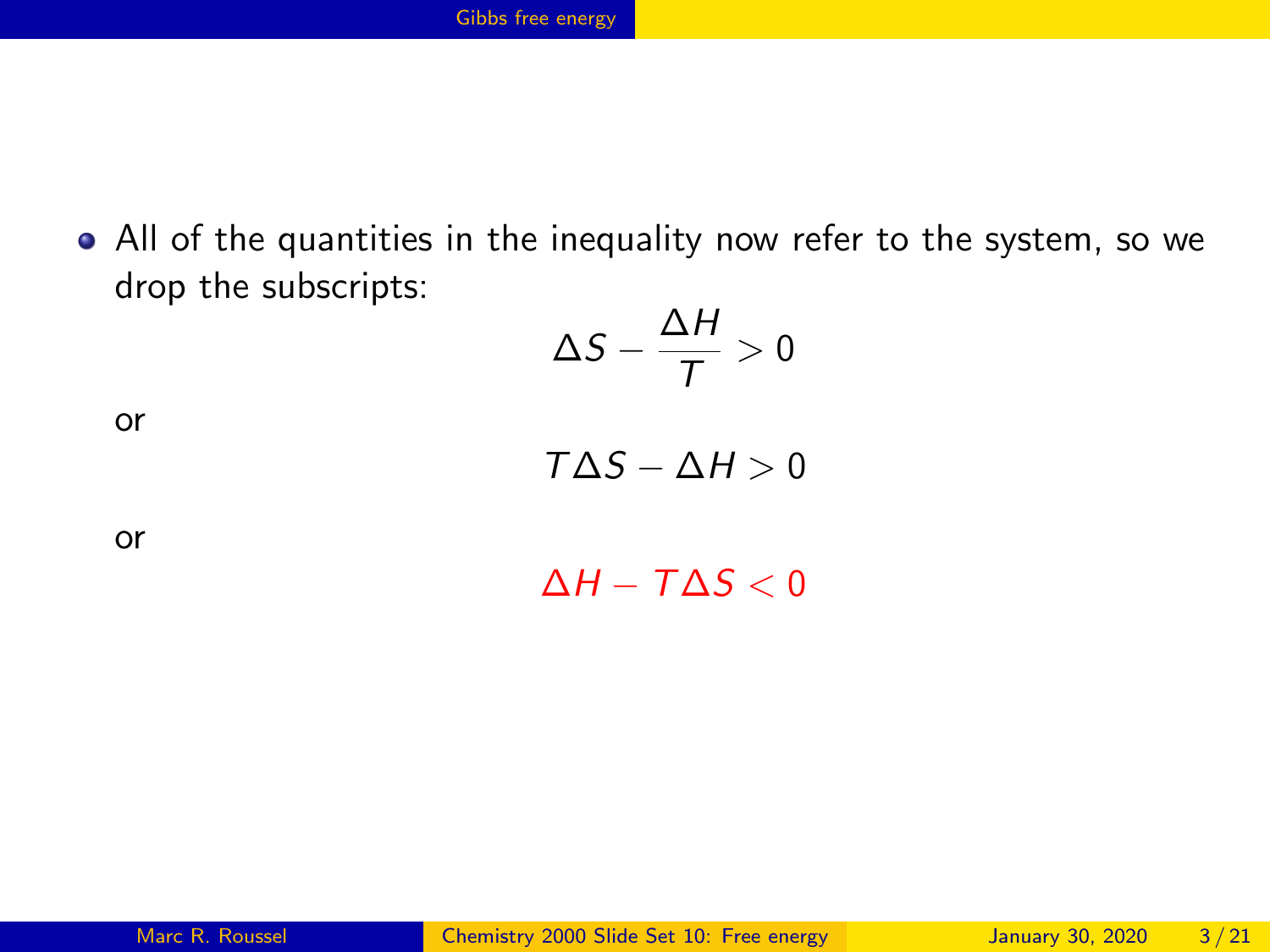• Define the Gibbs free energy

 $G - H - TS$ 

 $\bullet$  At constant  $T$ .

 $\Delta G = \Delta H - T \Delta S$ 

• For a thermodynamically allowed process at constant  $T$  and  $p$ , we just saw that

 $\Delta H - T \Delta S < 0$ 

 $\Delta G$  < 0 for a thermodynamically allowed process at constant T and p.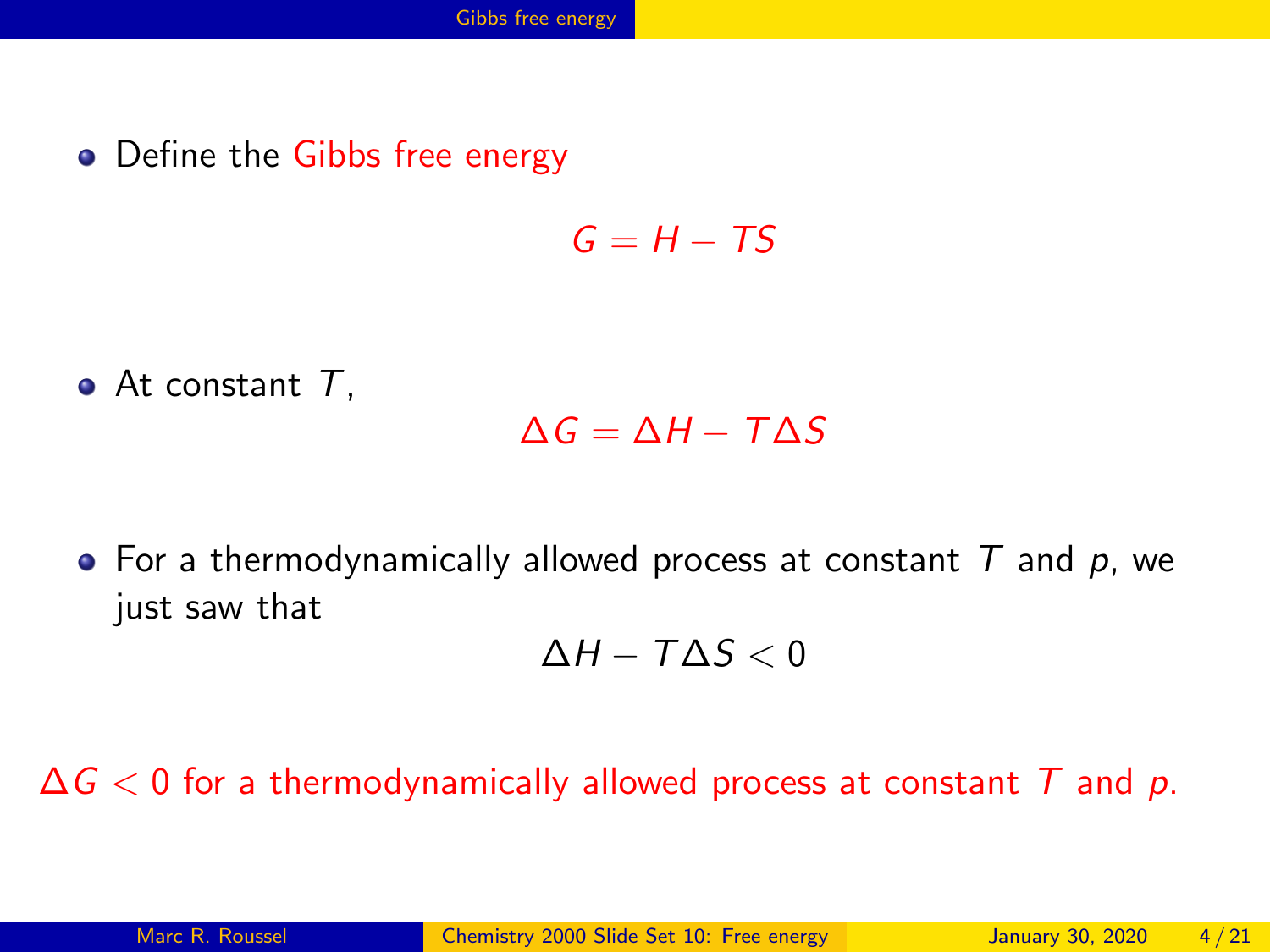#### The standard state

- The Gibbs free energy change is very sensitive to the reaction conditions.
- We therefore define a standard state we will use as a reference. Standard temperature and pressure (STP):

25 °C and 1 bar (100 000 Pa) Gas: at STP and ideally behaving Solid: at STP Liquid: pure, at STP Solute: 1 mol/L concentration at STP and ideally behaving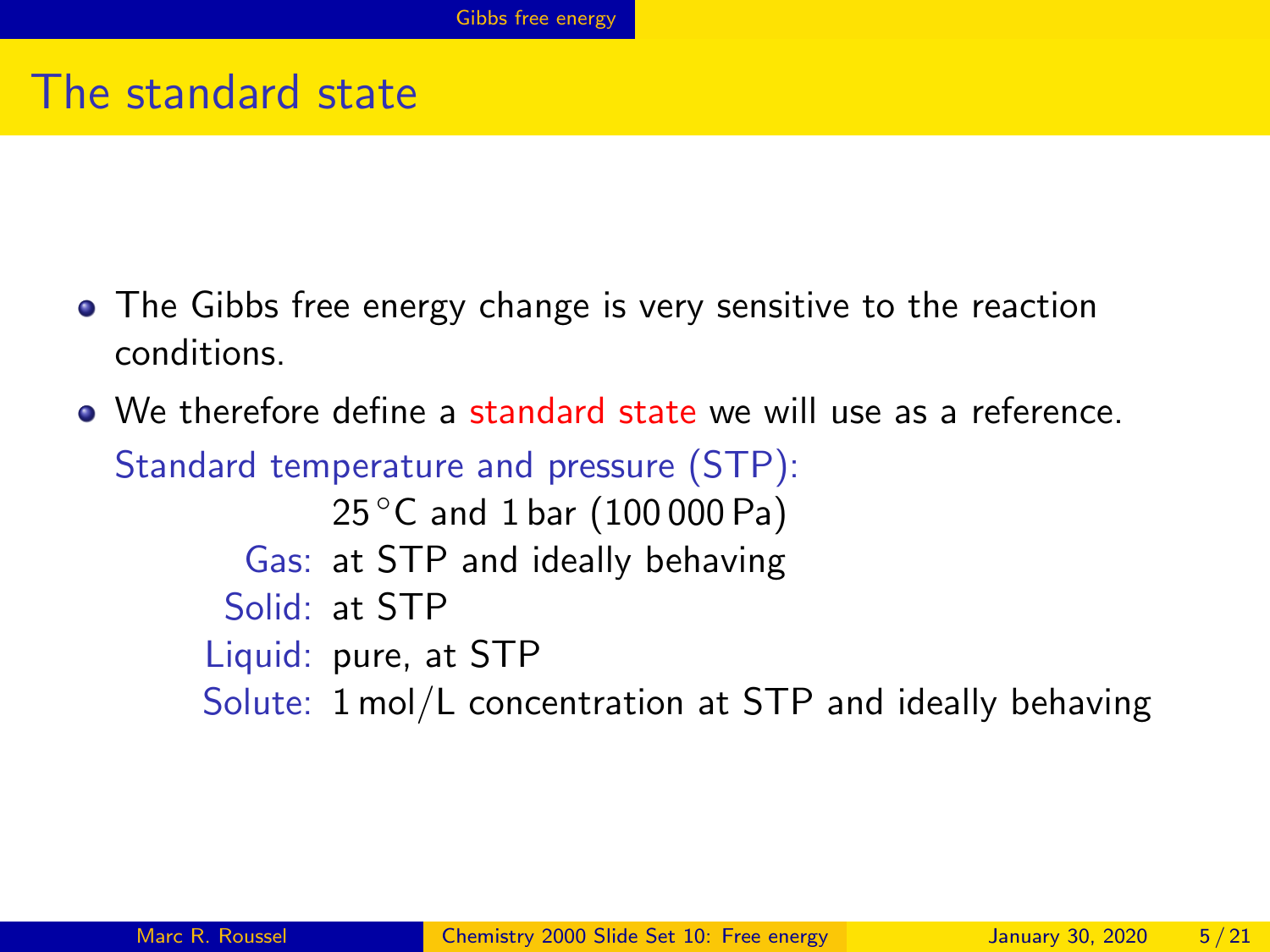## Standard molar Gibbs energy of formation

- We use exactly the same device for tables of free energies as we do for enthalpy, namely the standard (molar) Gibbs free energy of formation.
- This is the change in Gibbs free energy in making a compound from its elements when all reactants and products are under standard conditions.
- We can write the standard free energy change for a reaction as a difference of standard free energies of formation for products and reactants.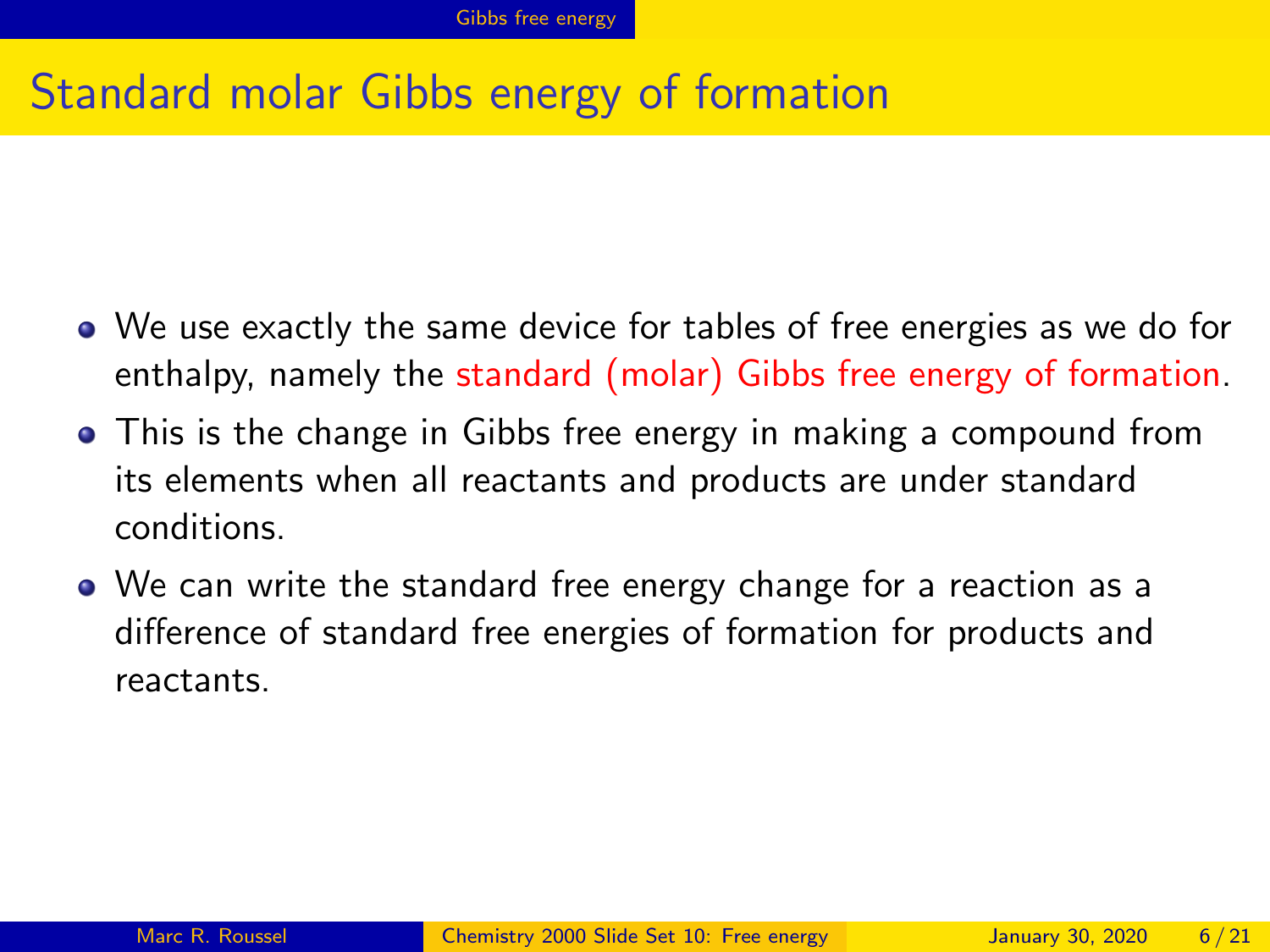#### Notes on the standard free energies of formation

- By definition,  $\Delta_f G^{\circ} = 0$  for an element in its most stable form.
- ? Only one allotrope of an element will have  $\Delta_f G^{\circ}=0.$ For example,  $\Delta_f G^\circ(\mathsf{C}, \mathsf{diamond}) = 2.9 \,\mathsf{kJ/mol}.$
- <sup>3</sup> Due to experimental difficulties, we cheat a little with phosphorus and use white phosphorus  $(P_4)$  as the reference state of the element rather than the more stable amorphous black phosphorus.
- <sup>4</sup> The state of matter matters (if you'll pardon the pun). Example:  $\Delta_f G^{\circ}(\mathsf{O}_2, \mathsf{g}) = 0$ , but  $\Delta_f G^{\circ}(\mathsf{O}_2, \mathsf{aq}) = 16.35 \,\text{kJ/mol}$ .
- **•** Our inability to make aqueous ions without an accompanying counterion forces us to add a reference state for ions in solution. By convention,  $\Delta_f G^{\circ}(\mathsf{H}^+, \mathsf{aq}) = 0$ .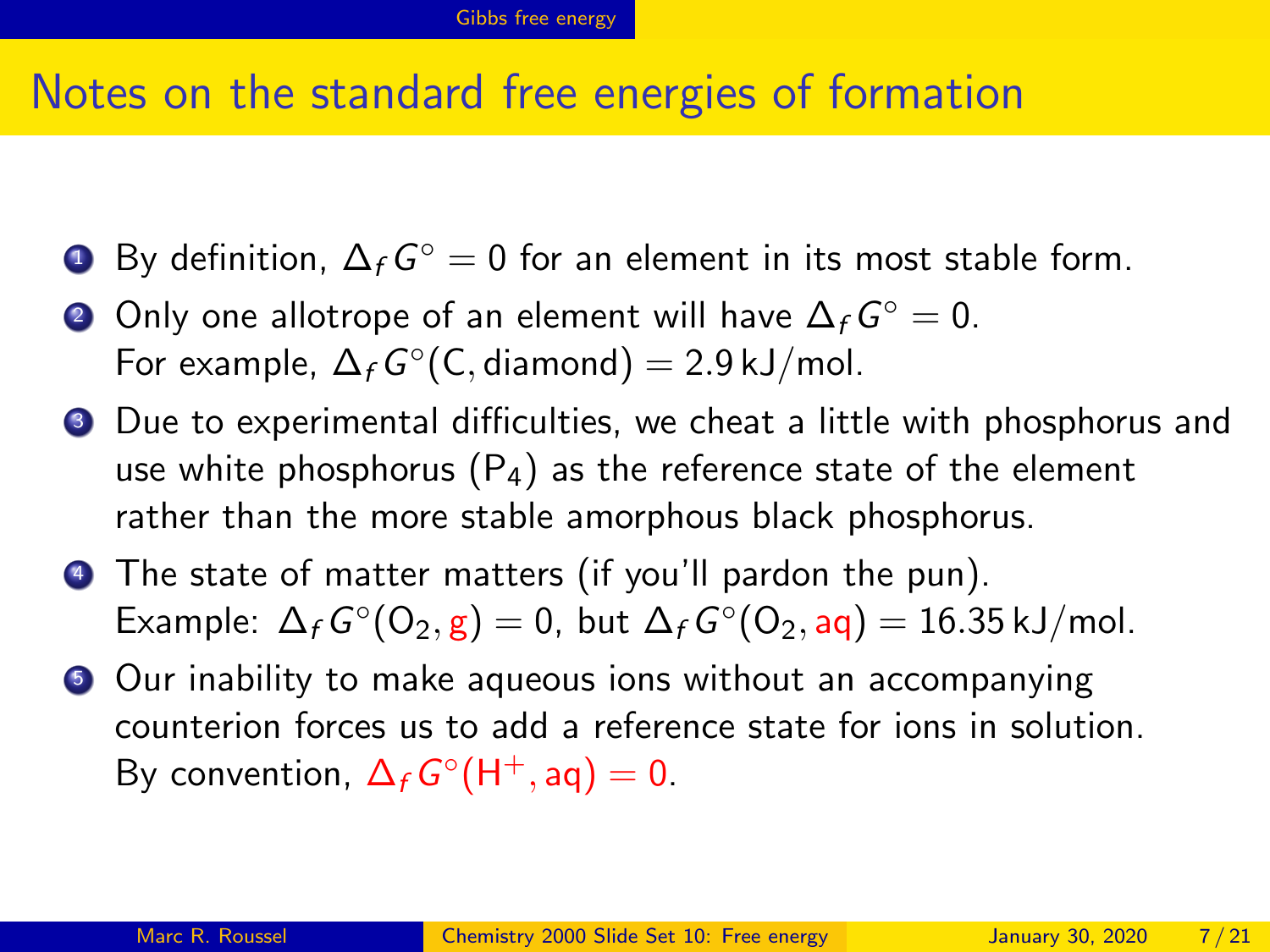#### Example: Reaction of sodium with water

Let's start with a reaction we know to be spontaneous:

$$
Na_{(s)} + H_2O_{(I)} \rightarrow Na^+_{(aq)} + OH^-_{(aq)} + \frac{1}{2}H_{2(g)}
$$

$$
\Delta_r G^\circ = \Delta_f G^\circ (\text{Na}^+, \text{aq}) + \Delta_f G^\circ (\text{OH}^-, \text{aq}) + \frac{1}{2} \Delta_f G^\circ (\text{H}_2, \text{g}) \n- [\Delta_f G^\circ (\text{Na}, \text{s}) + \Delta_f G^\circ (\text{H}_2 \text{O}, \text{I})] \n= \Delta_f G^\circ (\text{Na}^+, \text{aq}) + \Delta_f G^\circ (\text{OH}^-, \text{aq}) + \frac{1}{2} (0) \n- [0 + \Delta_f G^\circ (\text{H}_2 \text{O}, \text{I})] \n= -261.87 + (-157.30) - (-237.192) \text{ kJ/mol} \n= -181.98 \text{ kJ/mol}
$$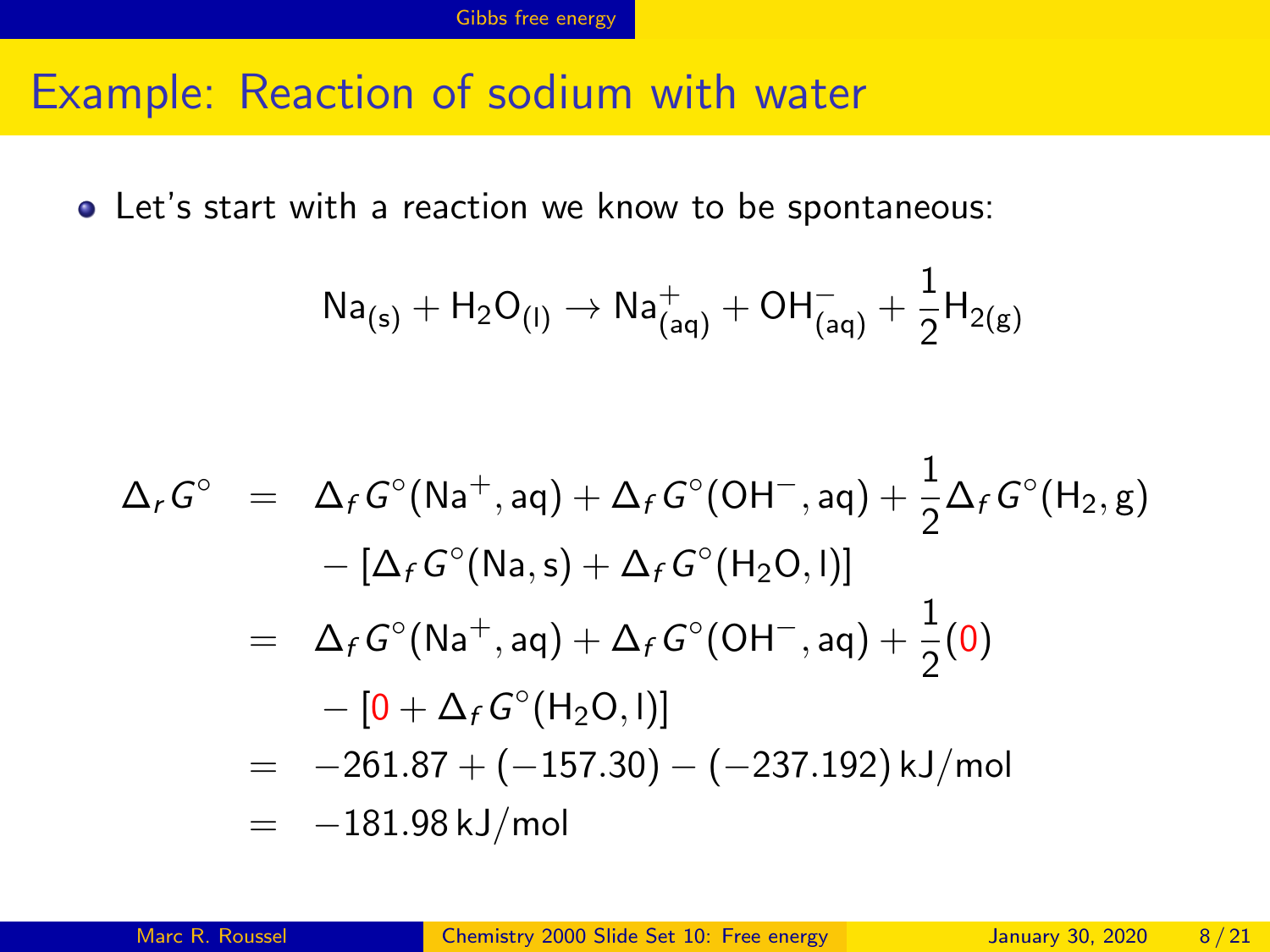$\Delta_{\it r} {\it G}^{\circ} = -181.98$  kJ/mol  $< 0$  therefore this reaction is thermodynamically allowed under standard conditions (25 °C, 1 bar, each solute at 1 mol/L).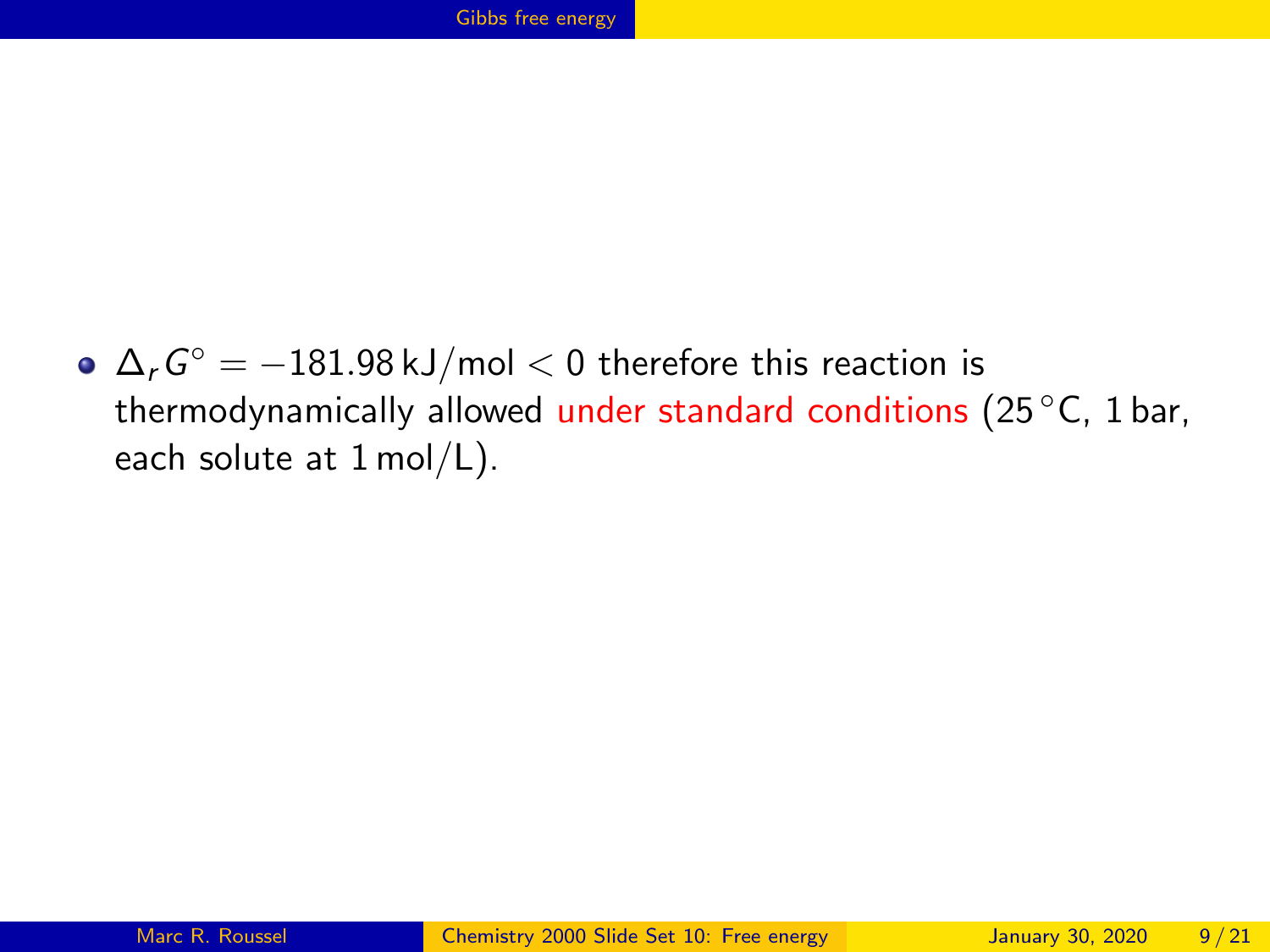## Example: Conversion of graphite to diamond

The diamond industry has used the line "a diamond is forever" since the mid-1940s.

Is it true?

If so, the reaction

```
diamond \rightarrow graphite
```
should not be thermodynamically allowed.

• 
$$
\Delta_r G^\circ = \Delta_f G^\circ(\text{graphite}) - \Delta_f G^\circ(\text{diamond})
$$
  
= -2.9 kJ/mol < 0

- From this calculation, we conclude that the conversion of diamond to graphite is thermodynamically allowed.
- It would seem that the diamond industry's claim that diamonds are forever is fallacious.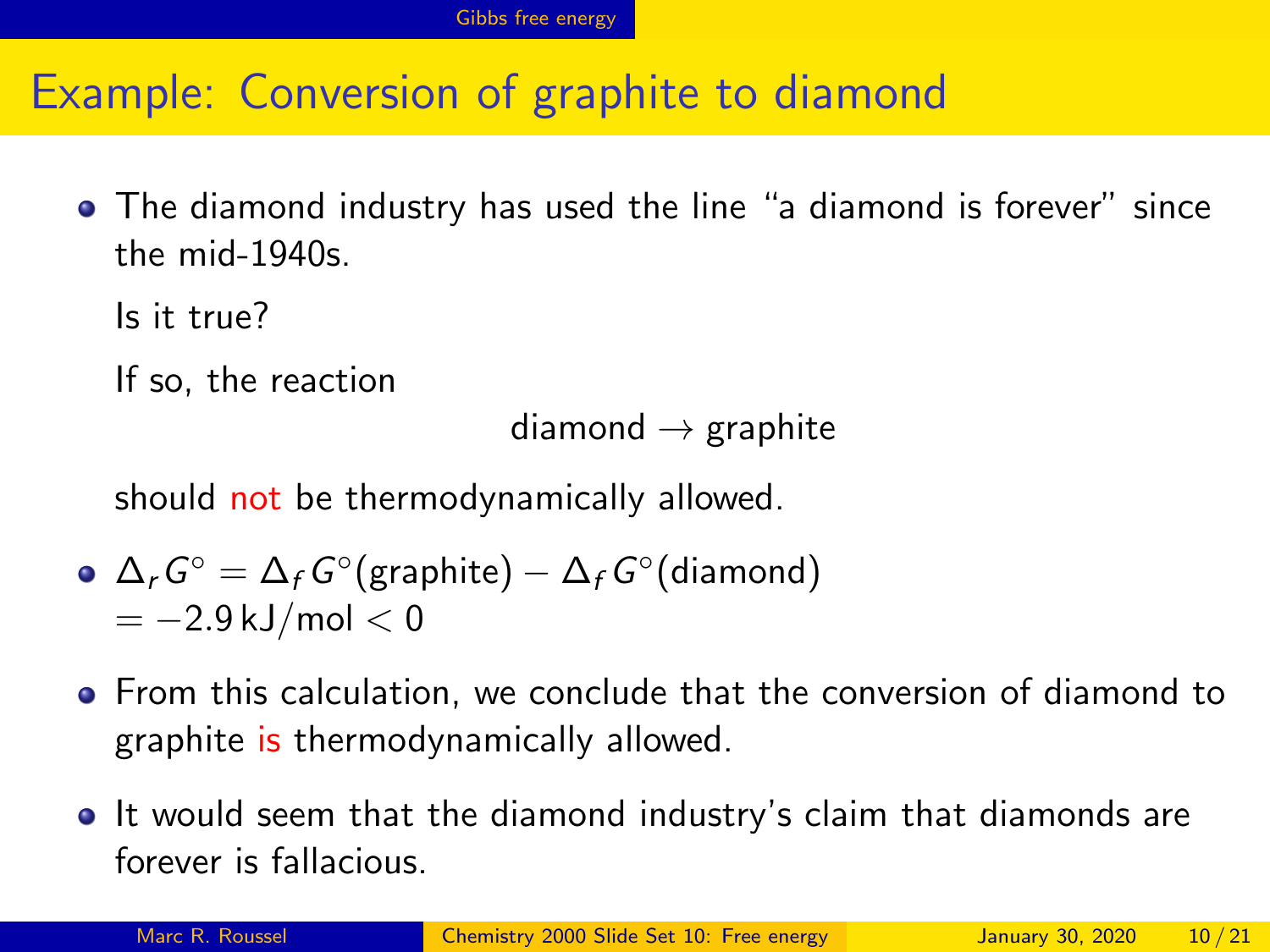## Example: Conversion of graphite to diamond

- At ambient temperature and pressure, diamond is metastable, which is to say that it is not in true thermodynamic equilibrium with its surroundings, but that it is trapped, at least temporarily, in a non-equilibrium state.
- The structural rearrangement required to make graphite from diamond is so unlikely as to be essentially impossible at room temperature, so for most practical purposes, diamonds are, if not forever, exceedingly long lived.
- Thermodynamics tells us what can happen, not what will happen.
- However, if we provide a little heat... <http://www.youtube.com/watch?v=7L7BV3IBfFA>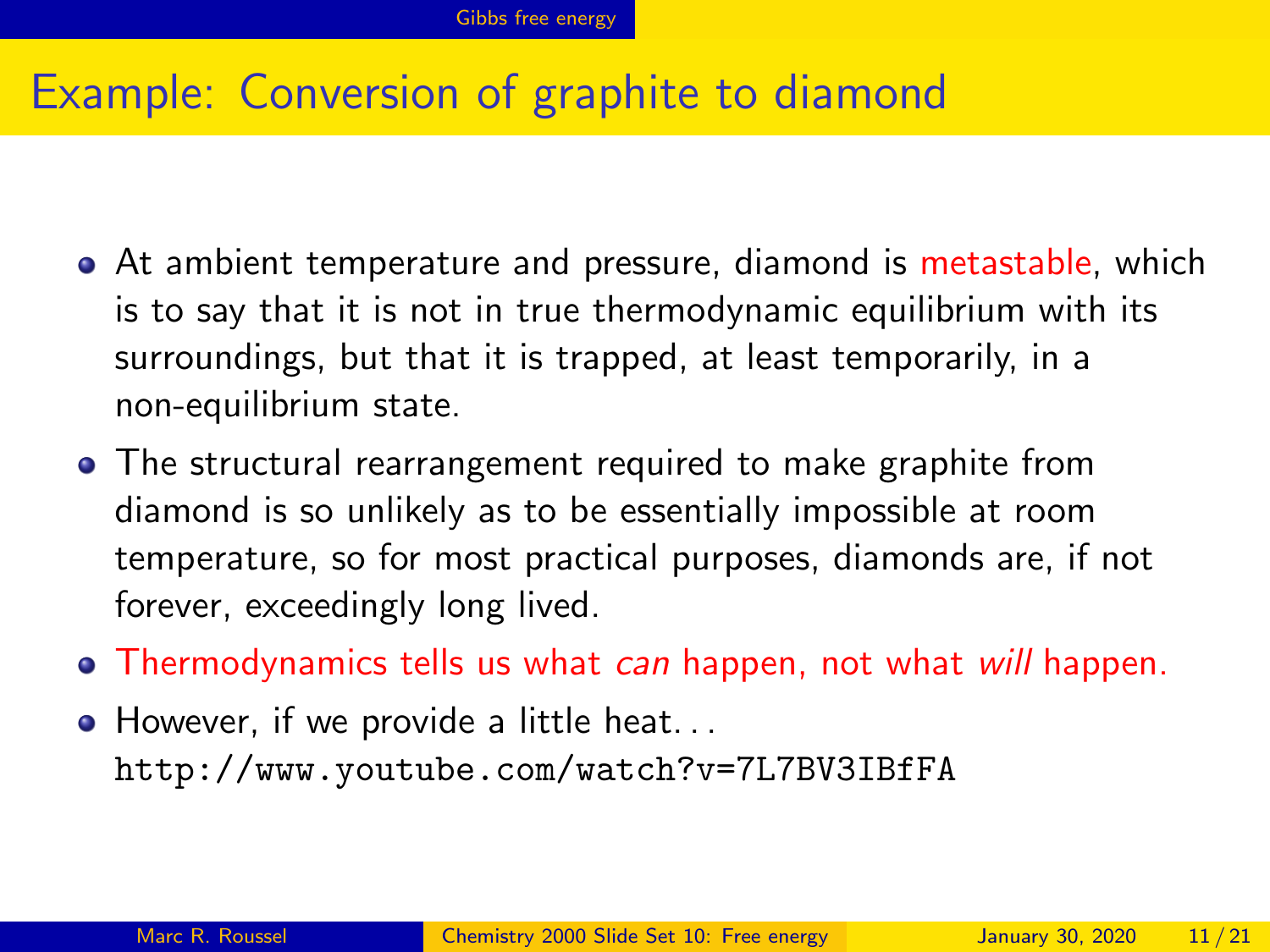### Activity: Measuring the deviation from standard conditions

• It is rare that we run a reaction under standard conditions.

• The activity (a) of a substance measures its deviation from the standard state.

 $a = 1$  for a substance in the standard state.

• The activity is a dimensionless quantity.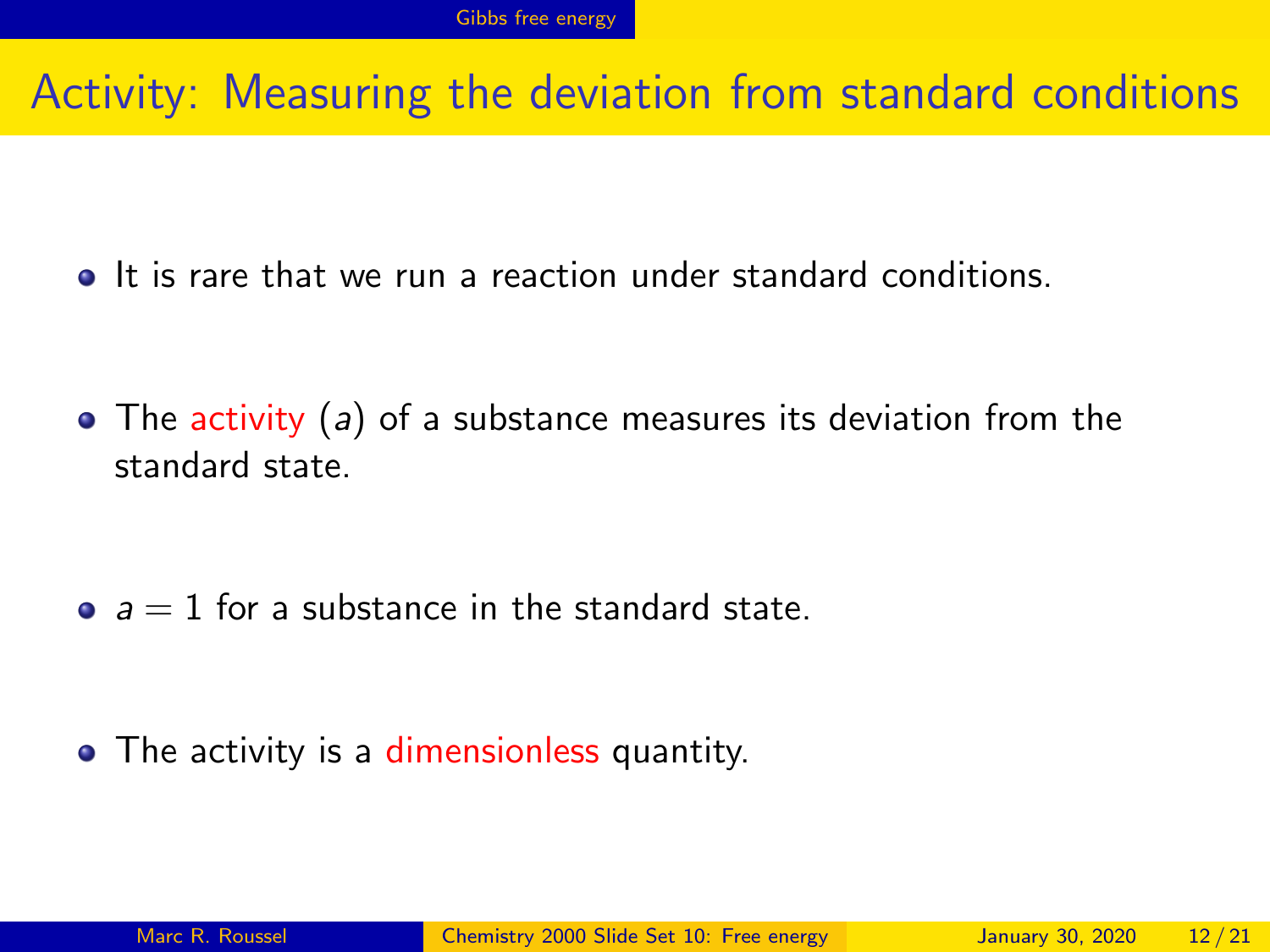#### Activities of ideal substances

Ideal gas: Defined by negligible intermolecular forces, always true at sufficiently low pressures  $a = p/p^{\circ}, p^{\circ} = 1$  bar Solid:  $a = 1$ Ideal solvent: Intermolecular forces experienced by solvent essentially identical to those in the pure solvent, true if the solvent and solute are chemically similar or if the solute is at a sufficiently low concentration  $a = X$  (mole fraction =  $n_{\text{solvent}} / \sum n_i$ ) (But usually,  $X \approx 1$  for the solvent.) Ideal solute: Negligible intermolecular forces between solute molecules, always true at sufficiently low concentrations

 $a = c/c^{\circ}$ ,  $c^{\circ} = 1$  mol/L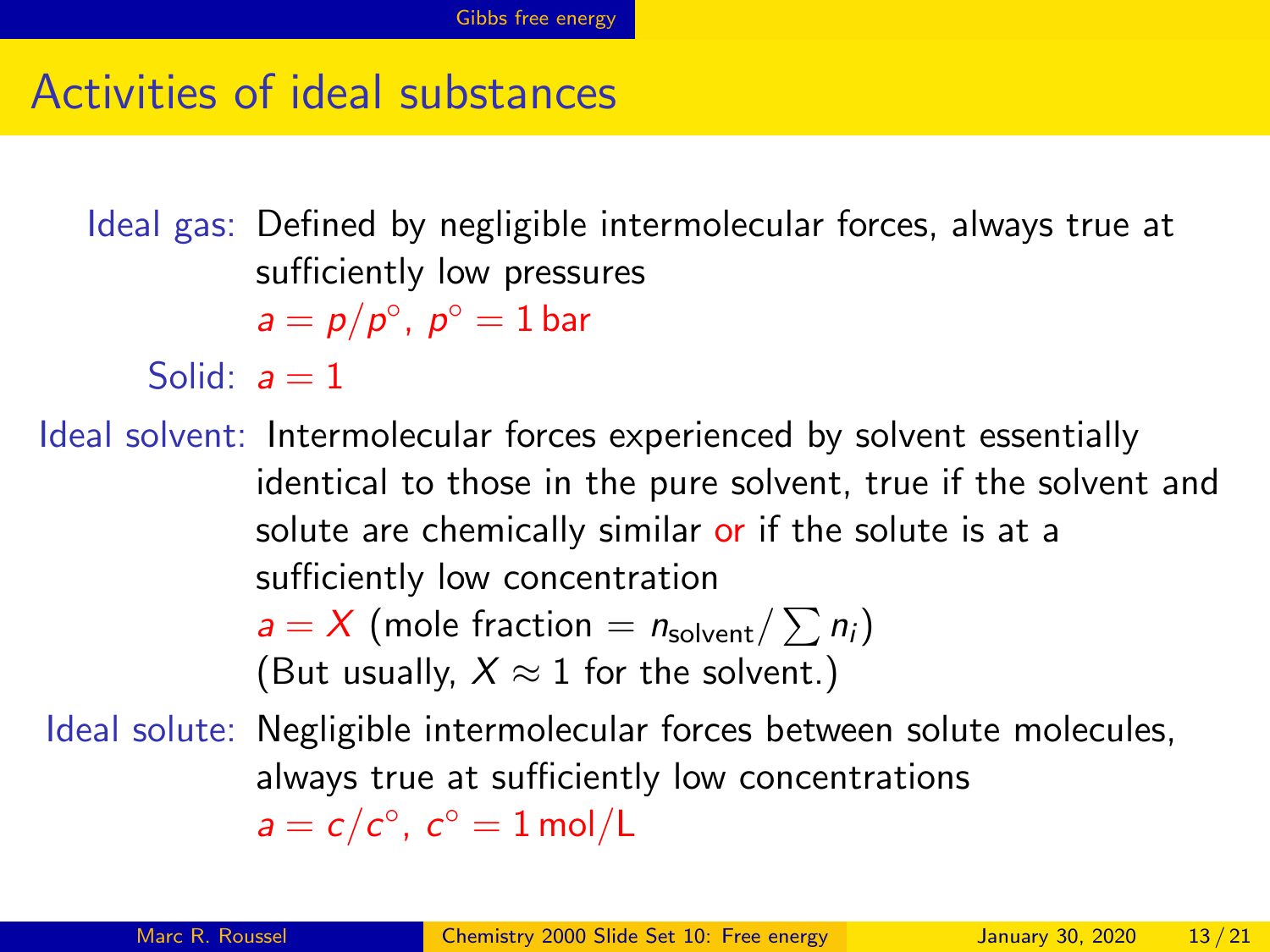# Aside: What about nonideal substances?

- For nonideal substances, we modify the activity by an activity coefficient  $\gamma$ .
- For example,  $a = \gamma c/c^{\circ}$  for a solute.
- The activity coefficient tends to 1 in situations where a substance behaves ideally, e.g.  $\gamma\rightarrow 1$  when  $c/c^{\circ}\rightarrow 0$  since all solutes behave ideally in this limit.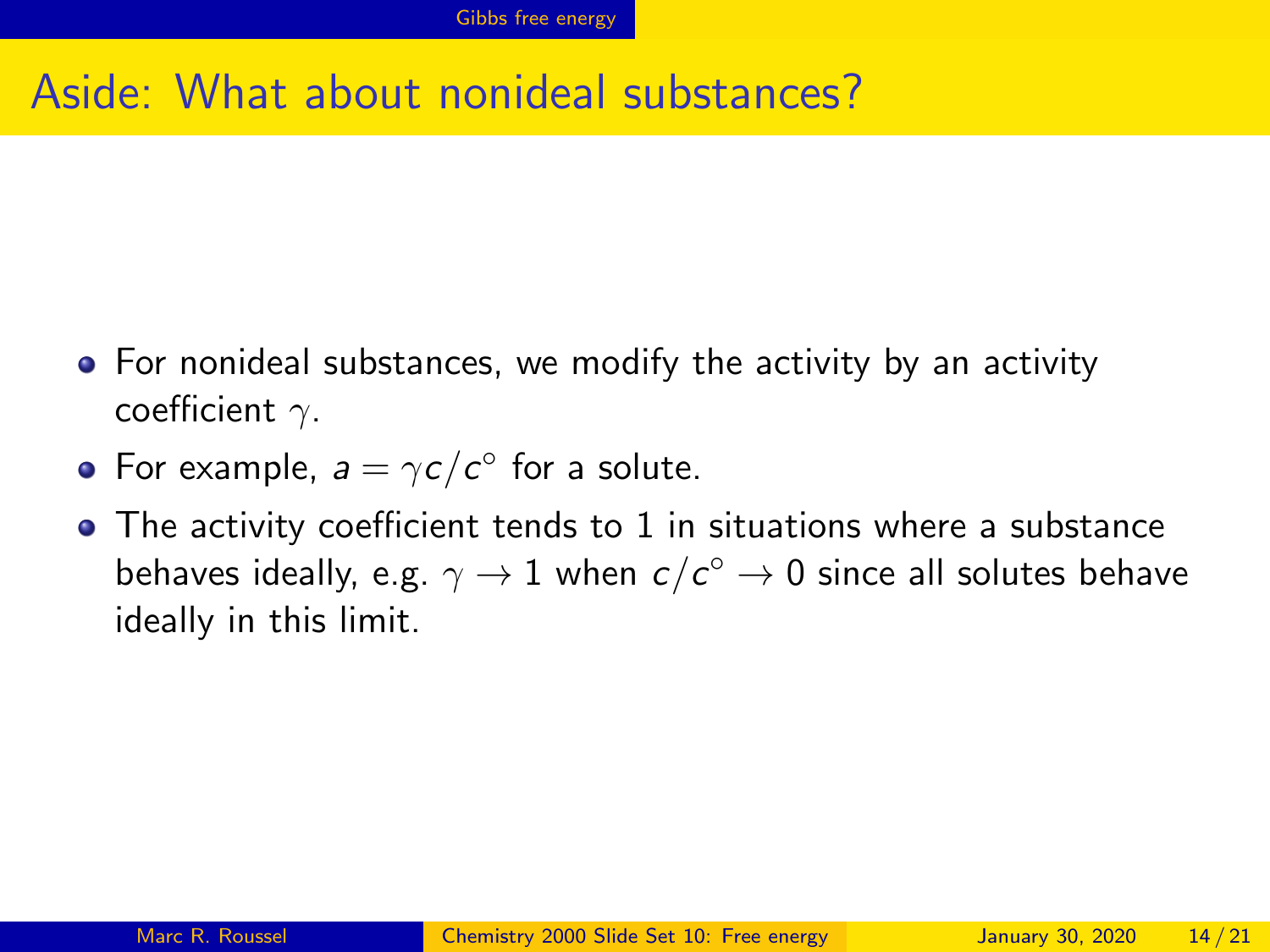### Free energy change under nonstandard conditions

# $\Delta_r G_m = \Delta_r G_m^{\circ} + RT \ln Q$

 $\Delta_r$ G<sub>m</sub> is the molar free energy change under given conditions.  $R$  is the ideal gas constant.

 $\overline{T}$  is the absolute temperature.

 $Q$  is the reaction quotient:

 $Q = \frac{\text{product of activities of products}}{\text{total velocity}}$ product of activities of reactants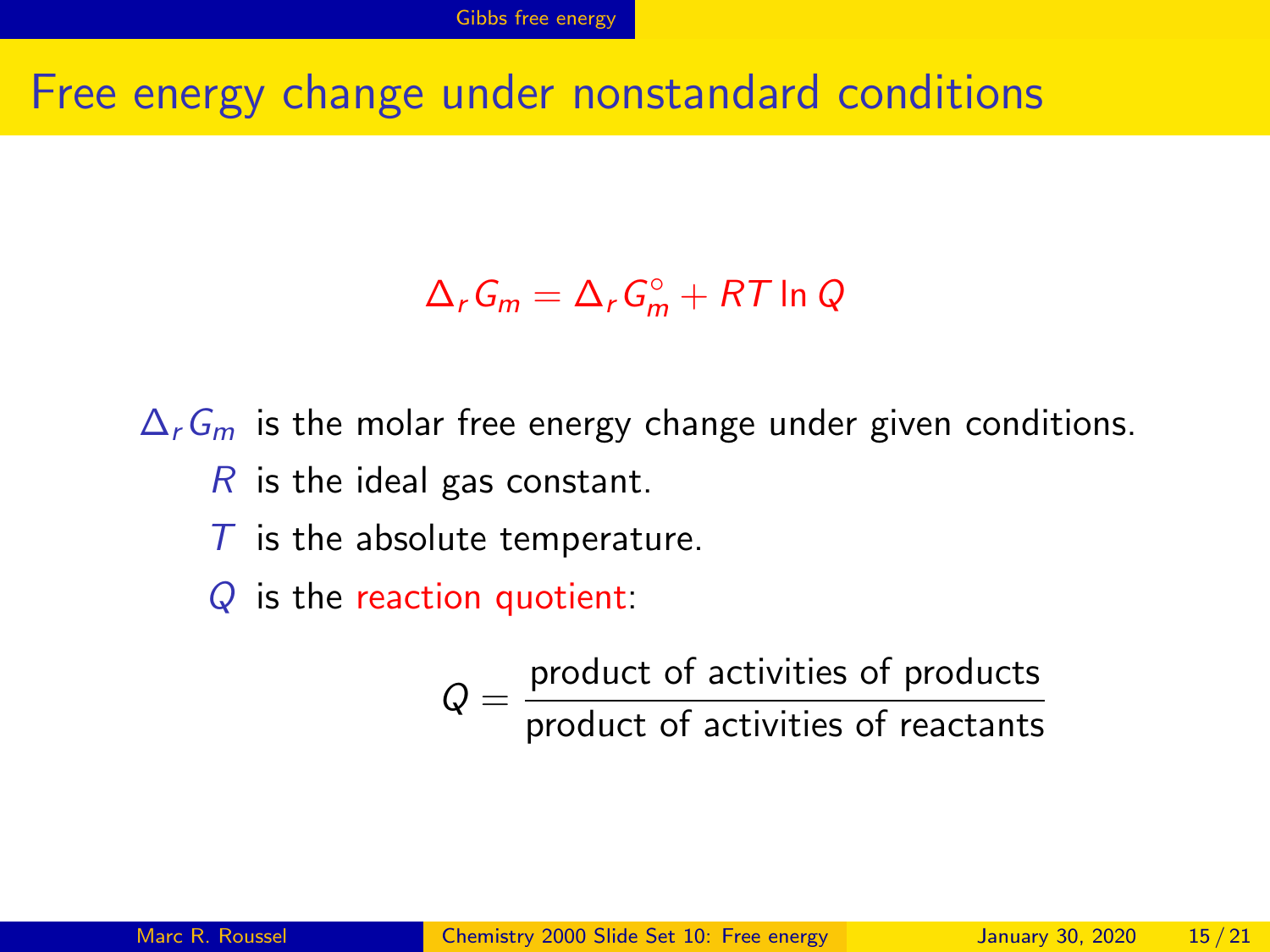### The reaction quotient

- When forming the reaction quotient, we have to take the stoichiometric coefficients into account.
- Example: Think of the reaction

$$
2H_{2(g)}+O_{2(g)}\rightleftharpoons 2H_2O_{(I)}
$$

as

$$
H_{2(g)}+H_{2(g)}+O_{2(g)}\rightleftharpoons H_2O_{(I)}+H_2O_{(I)}
$$

so

$$
Q = \frac{(a_{H_2O})(a_{H_2O})}{(a_{H_2})(a_{H_2})(a_{O_2})} = \frac{(a_{H_2O})^2}{(a_{H_2})^2(a_{O_2})}
$$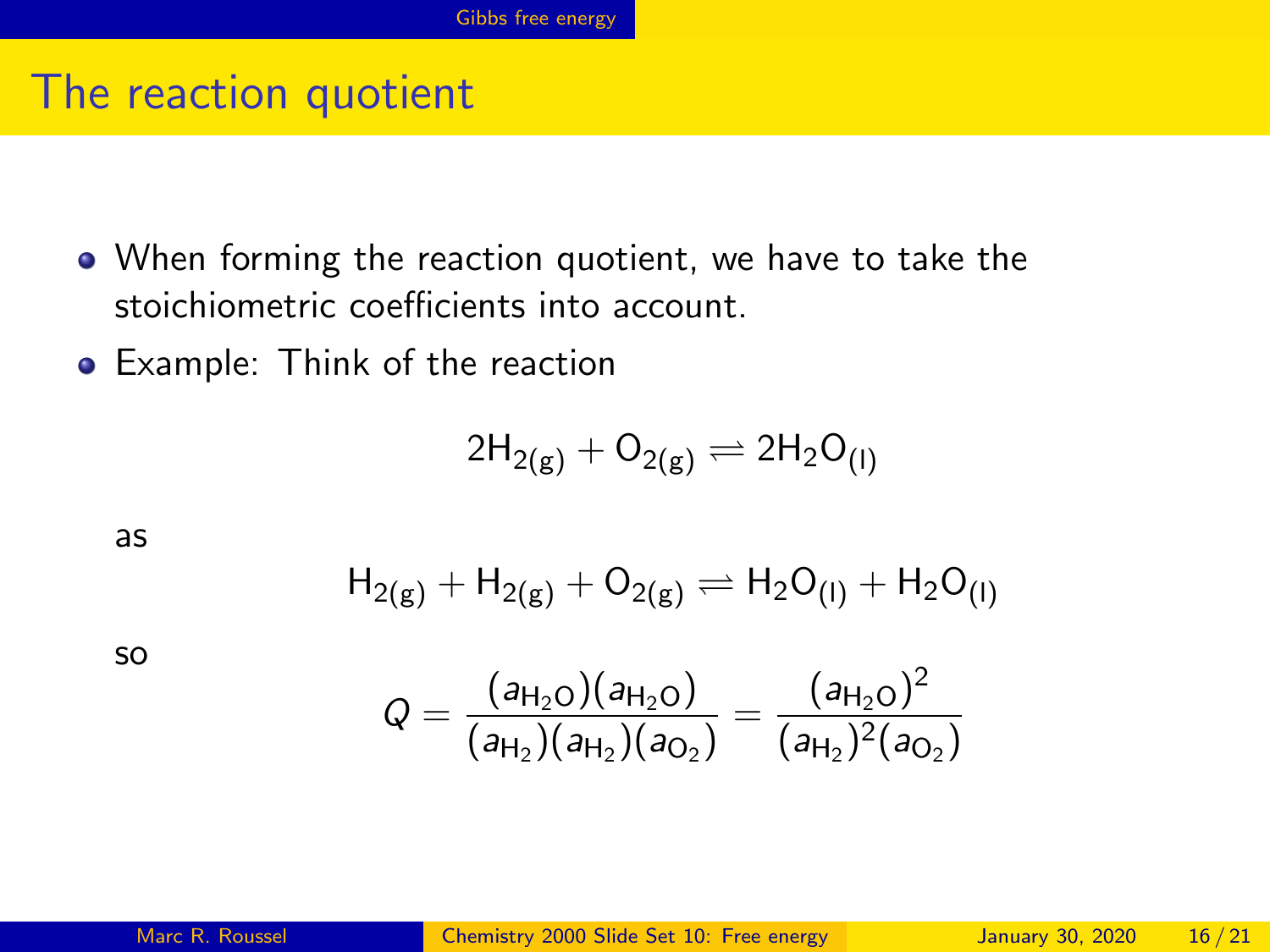# The reaction quotient (continued)

The stoichiometric coefficients become exponents, even if the reaction is written with fractional coefficients. Example: For the reaction

$$
H_{2(g)} + \frac{1}{2}O_{2(g)} \rightleftharpoons H_2O_{(1)},
$$

$$
Q = \frac{a_{H_2O}}{(a_{H_2})(a_{O_2})^{1/2}}
$$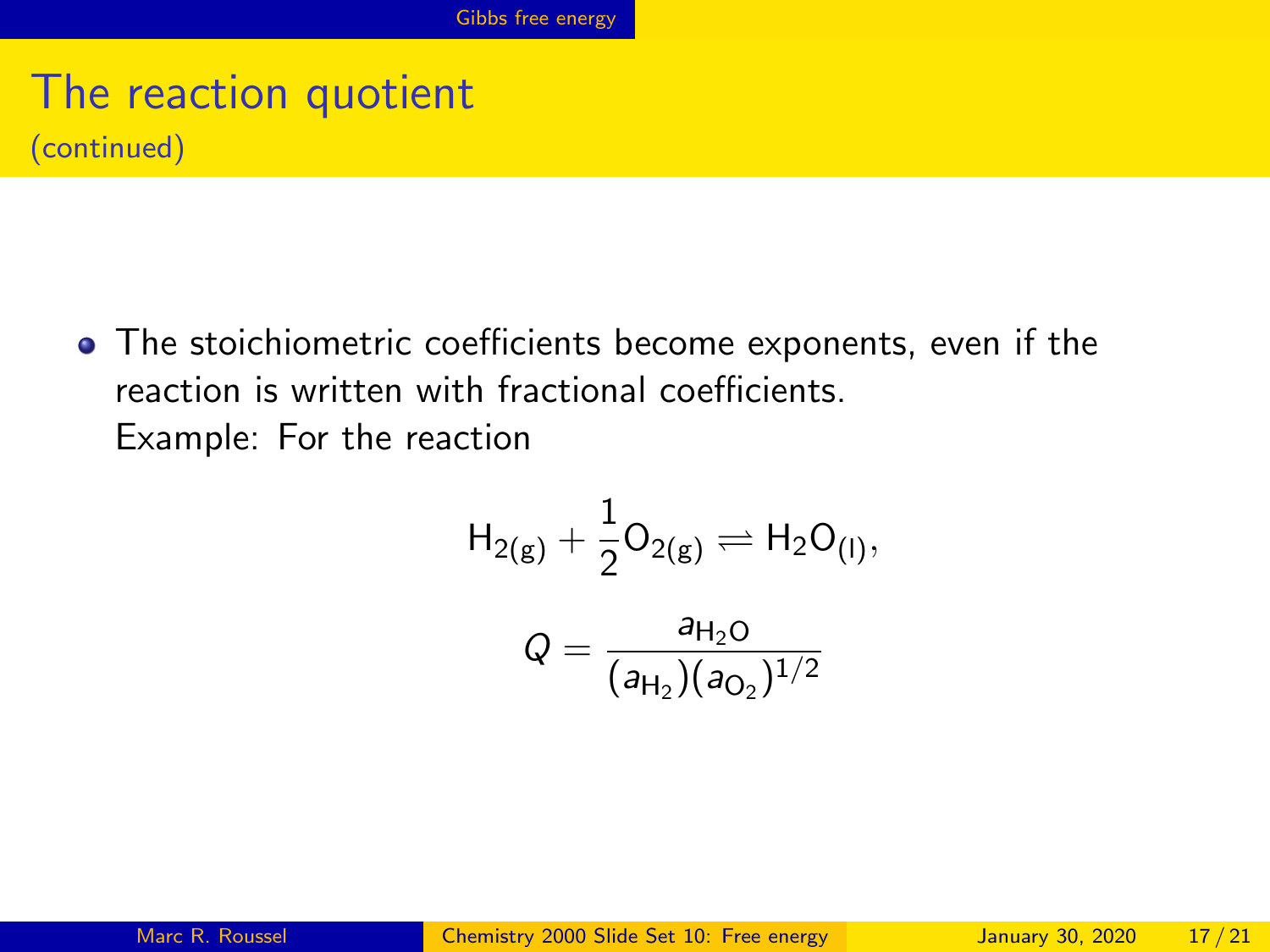### Example: Rusting of iron under atmospheric conditions

#### Question: Based on thermodynamic considerations alone, would you expect iron to rust under atmospheric conditions?

Data: 
$$
p_{O_2} = 0.21 \text{ bar}
$$
  
\n $\Delta_f G^{\circ}(\text{Fe}_2\text{O}_3, \text{s}) = -743.6 \text{ kJ/mol}$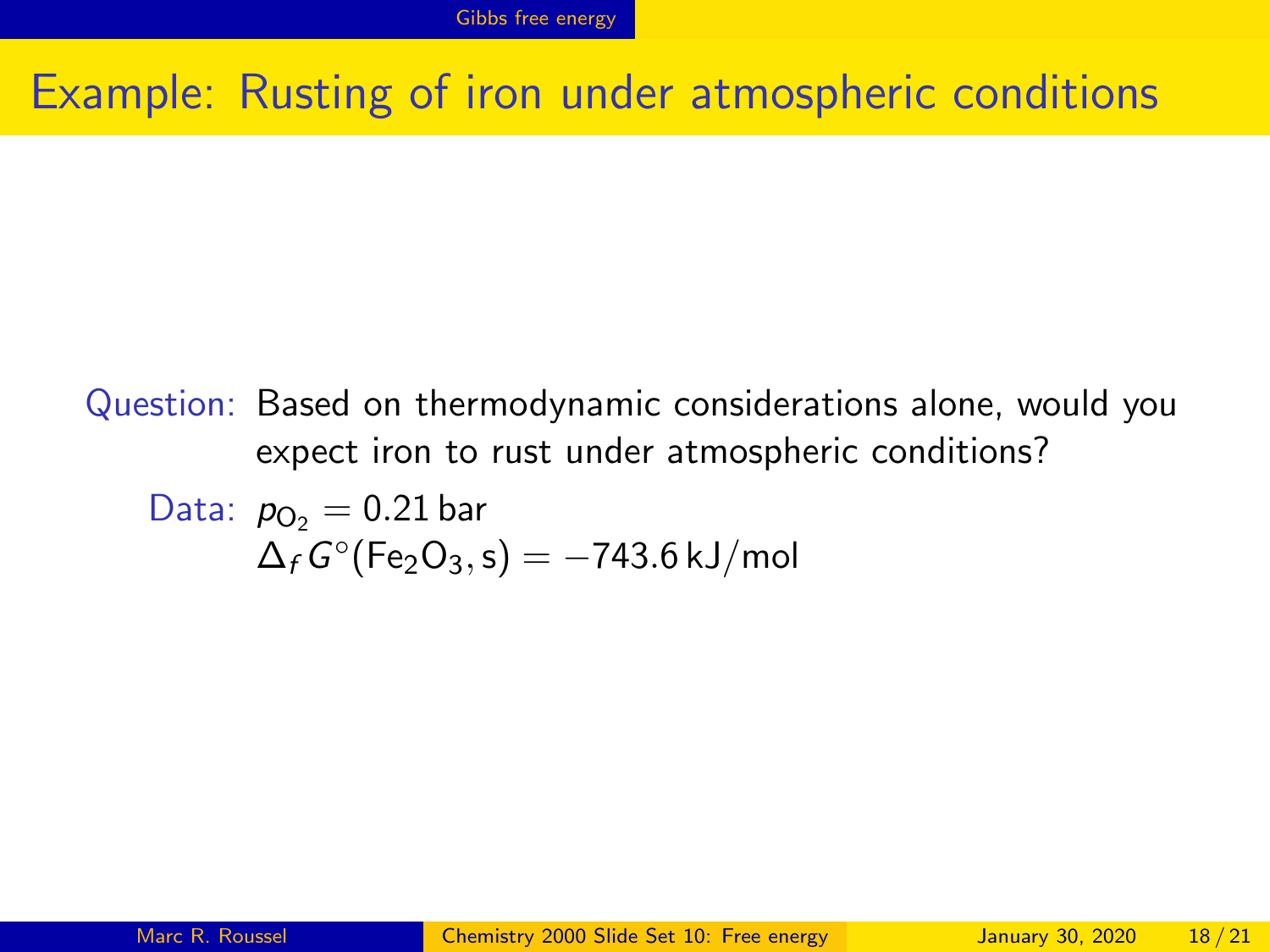# Example: Soft drink carbonation

| $CO_{2(g)} + H_2O_{(1)} \rightarrow H_2CO_{3(aq)}$ |                                            |
|----------------------------------------------------|--------------------------------------------|
| <b>Species</b>                                     | $\Delta_f G^{\circ}/\text{kJ}$ mol $^{-1}$ |
| CO <sub>2(g)</sub>                                 | -394.37                                    |
| $H_2CO_{3(aq)}$                                    | $-623.1$                                   |
| $H_2O_{(1)}$                                       | $-237.140$                                 |

Data: Atmospheric  $CO_2 = 0.038$  bar,  $[H_2CO_3]$  in soft drink  $= 0.1$  mol/L,  $[sugar] = 0.6 \text{ mol/L}$ , 1 L H<sub>2</sub>O = 55.33 mol

What happens to the carbonic acid in an open soft drink at  $25^{\circ}$ C?

What if  $p_{CO_2} = 5$  bar?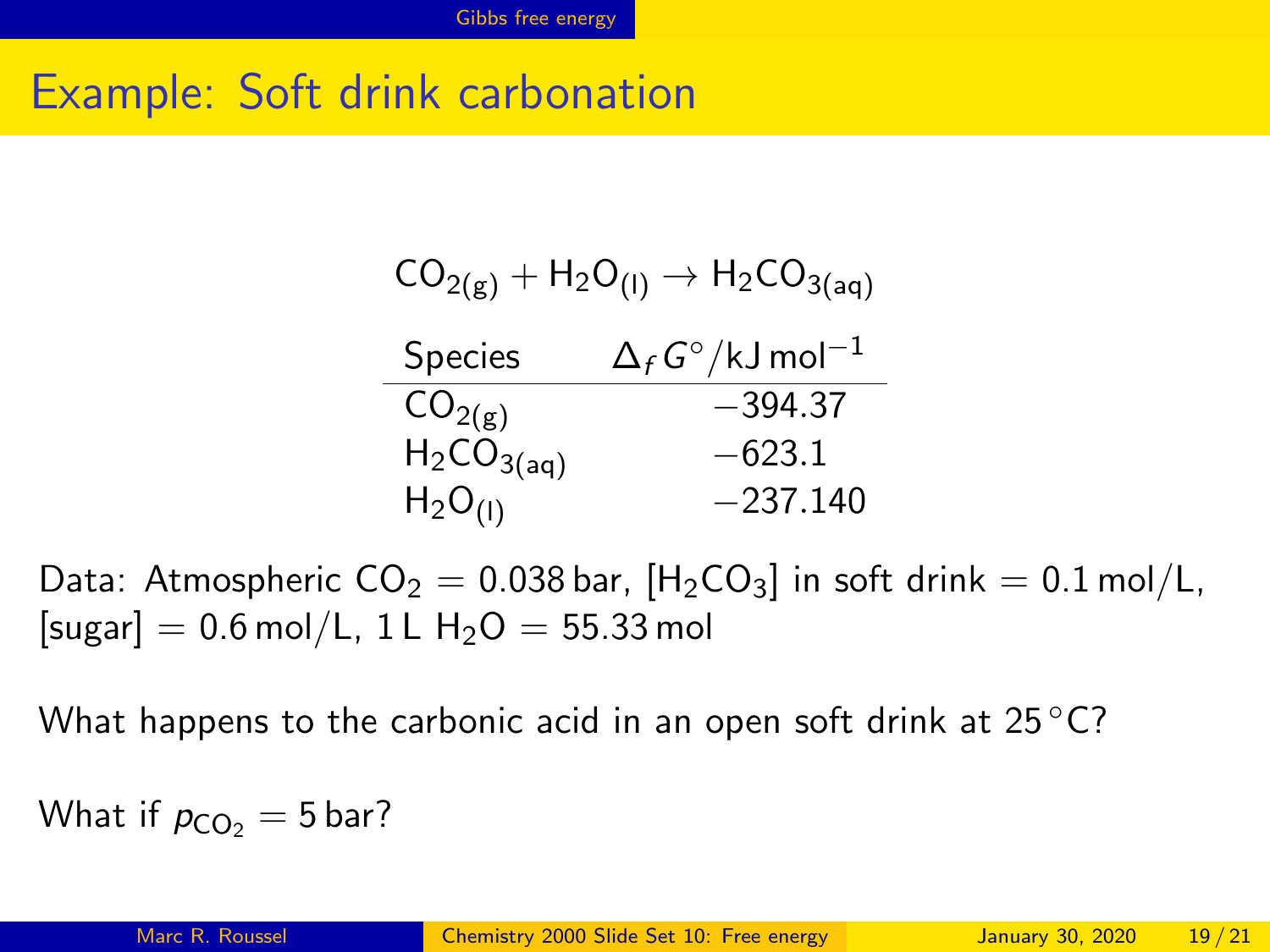# Reaction of lead(II) nitrate with ammonium sulfate

20 mL of a 0.040 mol/L solution of lead(II) nitrate is mixed with 15 mL of a 0.0031 mol/L solution of ammonium sulfate at  $25^{\circ}$ C. Does a precipitate form?

| <b>Species</b>                            | $\Delta_f$ G°/kJ mol $^{-1}$ |
|-------------------------------------------|------------------------------|
| $\overline{\text{Pb}^{2+}_{(\text{aq})}}$ | $-24.24$                     |
| $PbSO_{4(s)}$                             | $-813.04$                    |
| $SO_{4(aq)}^{2-}$                         | $-744.00$                    |

Answer:  $\Delta_r G_m = -19.01 \text{ kJ/mol} < 0$  therefore a precipitate forms.